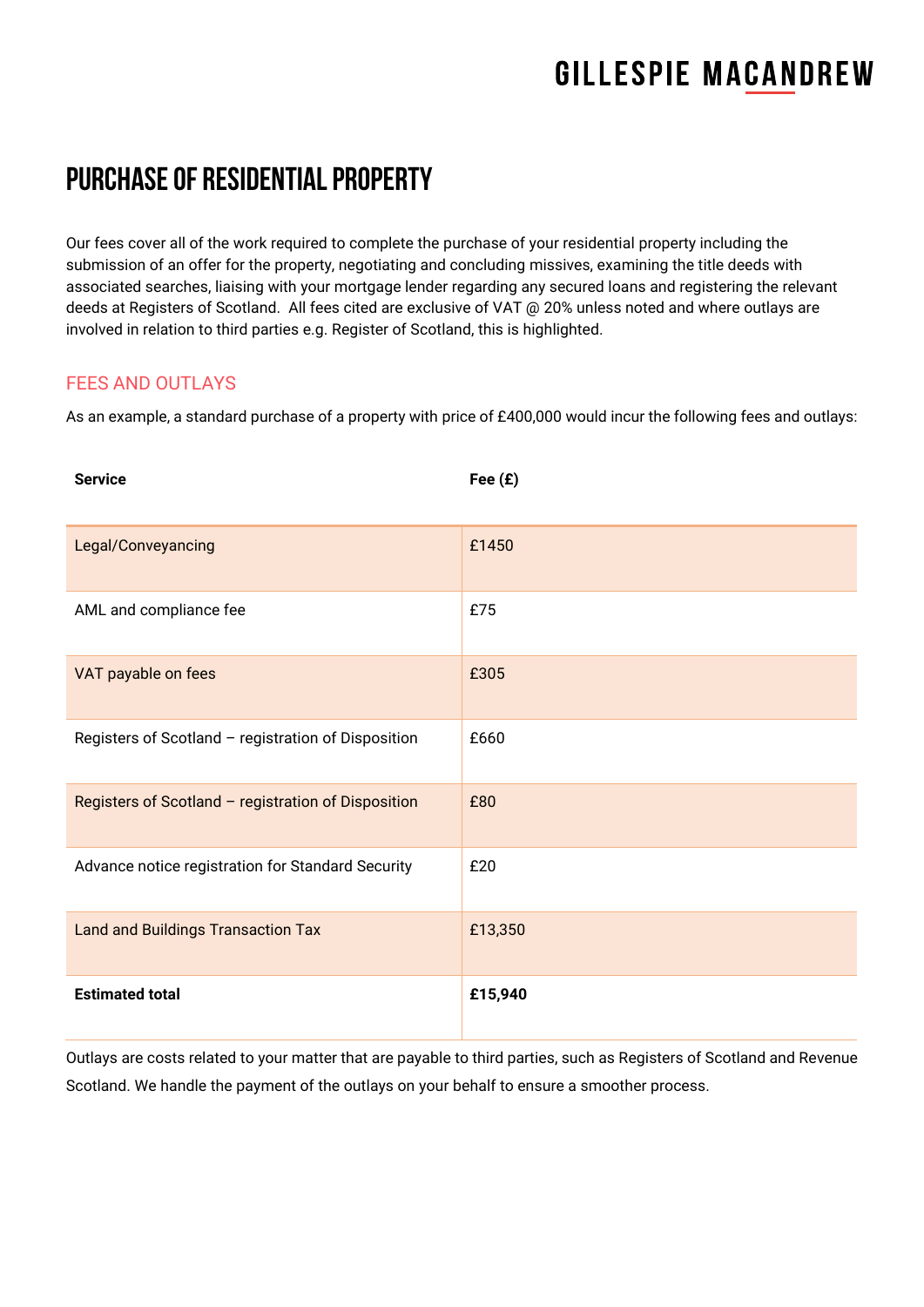# **GILLESPIE MACANDREW**

### PURCHASE SCOPE

The precise stages involved in the purchase of a residential property vary greatly according to the circumstances. However, we have set out below the key stages together with any relevant exclusions.

| <b>Task</b>                                                                                                                                                                                      | <b>Exclusion</b>                                                                                                                                                                                                                                                                                                                     |
|--------------------------------------------------------------------------------------------------------------------------------------------------------------------------------------------------|--------------------------------------------------------------------------------------------------------------------------------------------------------------------------------------------------------------------------------------------------------------------------------------------------------------------------------------|
| Obtaining identification from you to satisfy AML<br>Regulations, and obtaining all necessary KYC and<br>source of funds documentation required to ensure<br>compliance with the Firm's policies. | It is your responsibility to advise us of any changes in<br>relation to your funding position, and we will not be in a<br>position to progress matters for you until we are<br>entirely satisfied with regards to the documentation<br>provided.                                                                                     |
| Peruse the Home Report and receive your comments<br>thereon.                                                                                                                                     | We will not automatically commission any reports<br>such as roof reports or damp specialist reports unless<br>specifically instructed by you to do so.<br>In the event that there is an issue with cladding as<br>raised in the Home Report, we cannot advise on this<br>beyond ascertaining whether an EWS1 Report is<br>available. |
| Submit written offer.                                                                                                                                                                            |                                                                                                                                                                                                                                                                                                                                      |
| If there is a mortgage, obtain loan instructions from<br>your Lender and ensure that the details are correct and<br>acceptable to you.                                                           | We cannot provide you with any financial advice, this is<br>the responsibility of your mortgage broker, bank or<br>building society.                                                                                                                                                                                                 |
| Negotiate and conclude missives timeously.                                                                                                                                                       | We will endeavour to conclude missives as soon as<br>possible and well in advance of settlement, but cannot<br>commit to any specific timescale.                                                                                                                                                                                     |
| Examine the title deeds and report on these to you.                                                                                                                                              | Our examination of title does not extend to obtaining<br>any Gas or Electrical Certification.<br>Furthermore we do not advise on the location of the<br>services at the Property, as this is not usually specified<br>in the title deeds.                                                                                            |
| Raise observations on the title deeds with the Selling<br>Solicitors and reporting to you.                                                                                                       |                                                                                                                                                                                                                                                                                                                                      |
| Receiving Local Authority searches from the Selling<br>Solicitors and ensuring these are in order. Reporting<br>these to you in the event that there is anything unusual.                        | Local Authority searches will usually detail Planning<br>and Building Control applications and approvals<br>relative to the property, and on occasion relative to<br>neighbouring properties.                                                                                                                                        |
|                                                                                                                                                                                                  | If this is the case we will report these to you. We do<br>not however check the Local Authority Planning Portal<br>for nearby Planning or Building Control applications or<br>proposals, and would recommend that you make these<br>investigations yourself.                                                                         |
|                                                                                                                                                                                                  | We do not request searches in the Register of<br>Community Interests in Land.                                                                                                                                                                                                                                                        |
|                                                                                                                                                                                                  | We do not request Enviro-searches of Flooding<br>searches.                                                                                                                                                                                                                                                                           |